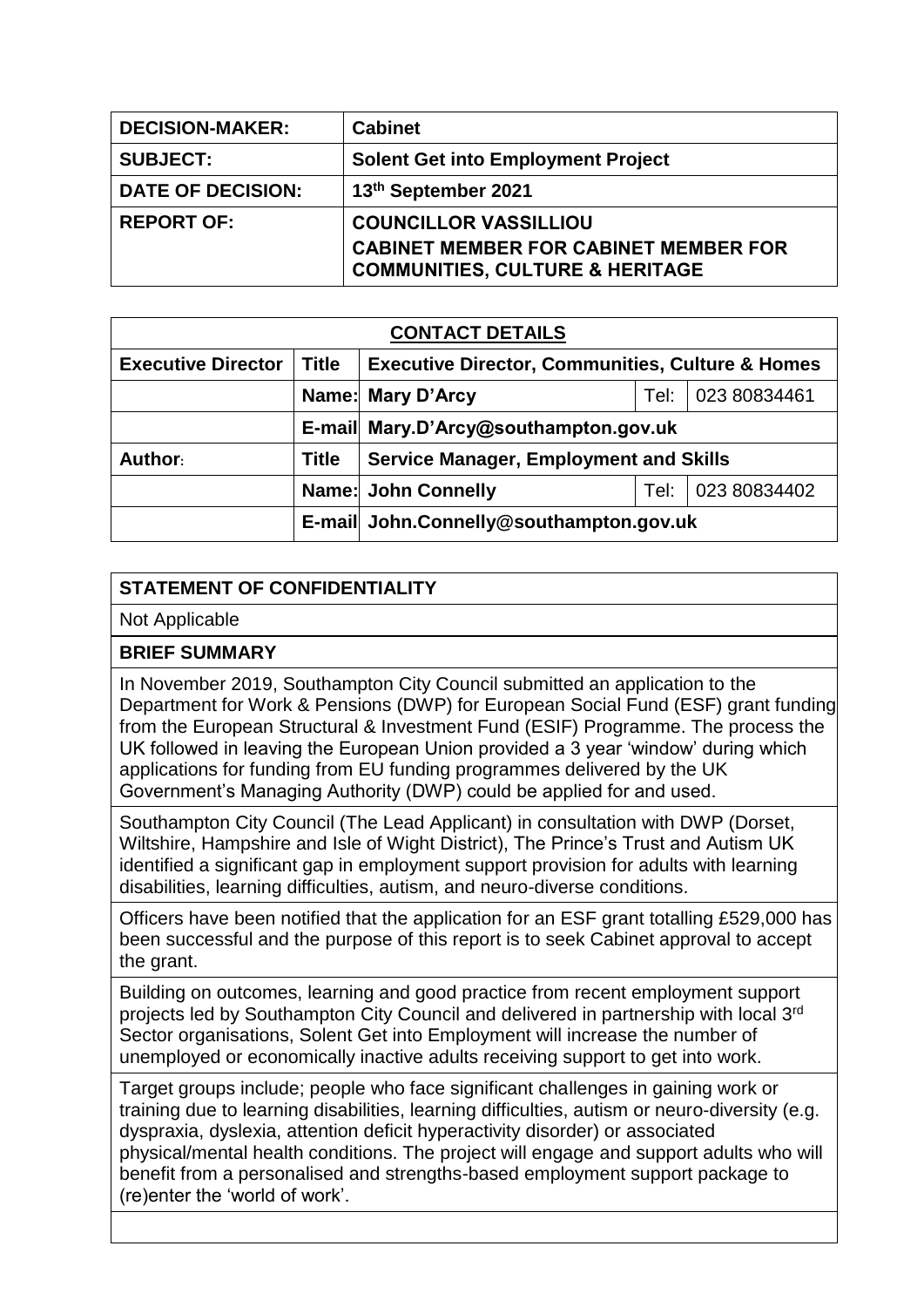|    | <b>RECOMMENDATIONS:</b>                                                                                                                                                                                                                                                                                                                                                                                                                                                                                                                                                                                                                                                                                                                                                                                             |  |  |  |
|----|---------------------------------------------------------------------------------------------------------------------------------------------------------------------------------------------------------------------------------------------------------------------------------------------------------------------------------------------------------------------------------------------------------------------------------------------------------------------------------------------------------------------------------------------------------------------------------------------------------------------------------------------------------------------------------------------------------------------------------------------------------------------------------------------------------------------|--|--|--|
|    | To delegate authority to the Executive Director, Communities,<br>(i)<br>Culture and Homes to take all actions necessary to accept the<br>grant and deliver the project until December 2023.                                                                                                                                                                                                                                                                                                                                                                                                                                                                                                                                                                                                                         |  |  |  |
|    | To accept, in accordance with Financial Procedure Rules, a<br>(ii)<br>grant of £529,000 from DWP as match funding towards a total<br>project budget of £1,059,000.                                                                                                                                                                                                                                                                                                                                                                                                                                                                                                                                                                                                                                                  |  |  |  |
|    | To approve, in accordance with Financial Procedure Rules, a<br>(iii)<br>corresponding revenue virement totalling £1,059,000 to the<br>Solent Get into Employment project over 2021/22, 2022/23 and<br>2023/24, along with the Council's individual financial<br>contribution of £324,000 from existing budgets, of which<br>£215,000 is itself from secured external funding.                                                                                                                                                                                                                                                                                                                                                                                                                                       |  |  |  |
|    | To approve the Council to act as Accountable Body for the<br>(iv)<br>administration of grant funding and the delivery of the Solent<br>Get into Employment project.                                                                                                                                                                                                                                                                                                                                                                                                                                                                                                                                                                                                                                                 |  |  |  |
|    | <b>REASONS FOR REPORT RECOMMENDATIONS</b>                                                                                                                                                                                                                                                                                                                                                                                                                                                                                                                                                                                                                                                                                                                                                                           |  |  |  |
| 1. | Under SCC Financial Procedure Rules, the matter requires a Cabinet decision<br>to accept the grant award from the Department for Work & Pensions and to<br>deliver the Solent Get into Employment project.                                                                                                                                                                                                                                                                                                                                                                                                                                                                                                                                                                                                          |  |  |  |
| 2. | Southampton City Council will lead the project on behalf of a delivery<br>partnership which will support adults living in Southampton and the wider<br>Solent area into learning and work. Council investment will be focussed on<br>service delivery in the City, whilst delivery outside the City will be ensured by<br>The Prince's Trust and Autism Hampshire. Target beneficiaries will be people<br>who face significant challenges in gaining work or training due to learning<br>disabilities, learning difficulties, autism or neuro-diversity (e.g. dyspraxia,<br>dyslexia, attention deficit hyperactivity disorder), and associated physical or<br>mental health conditions.                                                                                                                            |  |  |  |
| 3. | The proposed grant funding will contribute to the delivery of the Council's key<br>priorities of creating a City with strong and sustainable economic growth, and<br>where people can live safe, healthy and independent lives. The external<br>funding will enable Solent Get into Employment to:<br>Help economically inactive people move into employment.<br>$\bullet$<br>Assist employers secure the people they need to address labour shortages<br>$\bullet$<br>and improve business performance.<br>Widen project reach and impact by encouraging further innovative solutions<br>٠<br>to tackle unemployment, to maximise integration between local delivery<br>partners and to build on the success of current interventions, including the<br>Young Adults Employment Hub and Solent Apprenticeship Hub. |  |  |  |
|    | ALTERNATIVE OPTIONS CONSIDERED AND REJECTED                                                                                                                                                                                                                                                                                                                                                                                                                                                                                                                                                                                                                                                                                                                                                                         |  |  |  |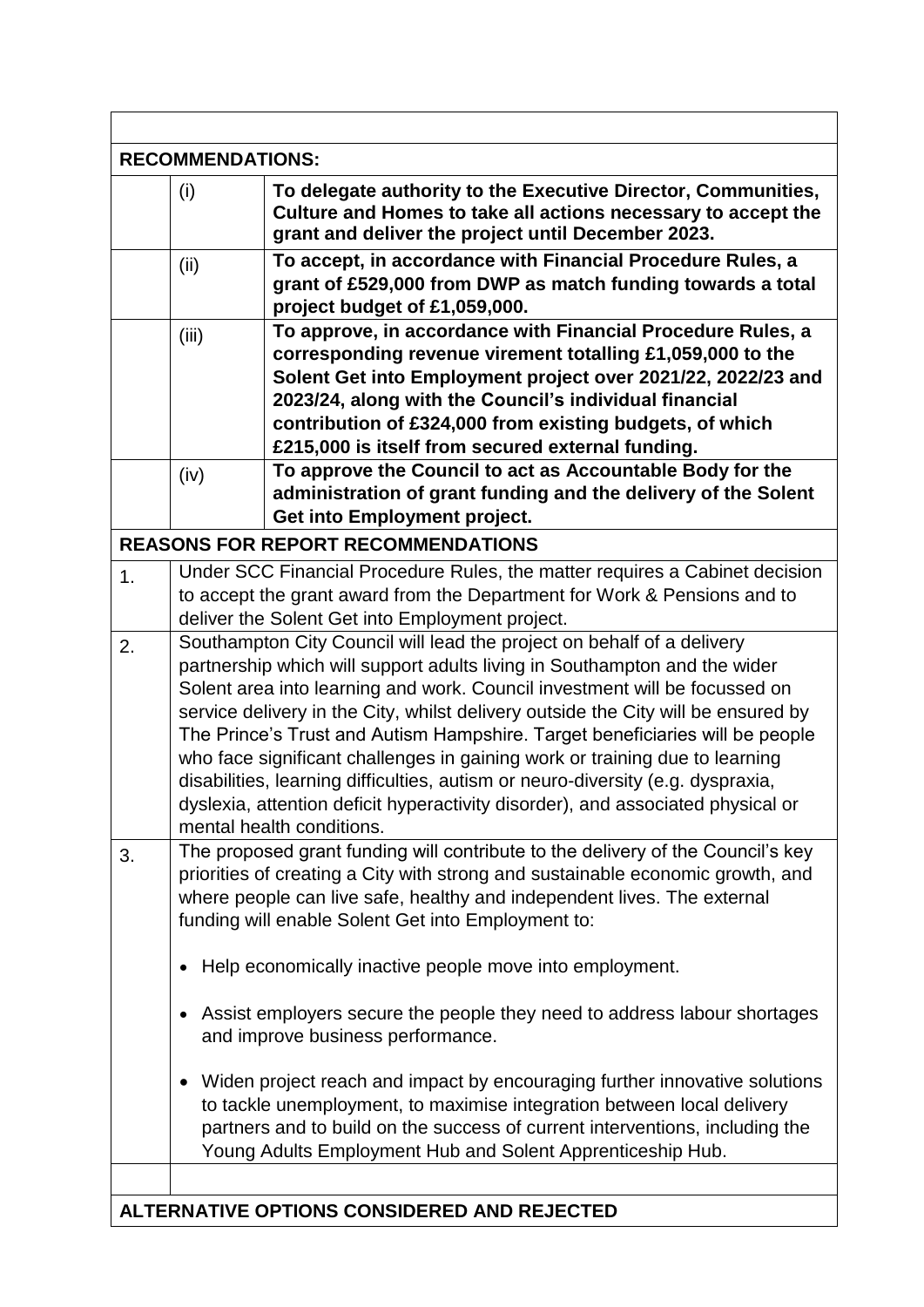| 4. | To not accept the ESF grant would result in the loss of external funding and                                                                                                                                                                                                                                                                                                                                                                                                                                                                                                                                                                                                                                                                                                                 |
|----|----------------------------------------------------------------------------------------------------------------------------------------------------------------------------------------------------------------------------------------------------------------------------------------------------------------------------------------------------------------------------------------------------------------------------------------------------------------------------------------------------------------------------------------------------------------------------------------------------------------------------------------------------------------------------------------------------------------------------------------------------------------------------------------------|
|    | cancellation of a proposed project to support economically inactive individuals                                                                                                                                                                                                                                                                                                                                                                                                                                                                                                                                                                                                                                                                                                              |
|    | overcome their barriers to employment, and to become more economically<br>independent.                                                                                                                                                                                                                                                                                                                                                                                                                                                                                                                                                                                                                                                                                                       |
|    |                                                                                                                                                                                                                                                                                                                                                                                                                                                                                                                                                                                                                                                                                                                                                                                              |
|    | <b>DETAIL (Including consultation carried out)</b>                                                                                                                                                                                                                                                                                                                                                                                                                                                                                                                                                                                                                                                                                                                                           |
| 5. | Building on the outcomes, learning and good practice of recent and current                                                                                                                                                                                                                                                                                                                                                                                                                                                                                                                                                                                                                                                                                                                   |
|    | interventions to support adults with barriers into employment, Solent Get into<br>Employment will increase the number of people with a learning disability,<br>learning difficulty, or neuro-diverse condition into paid work.                                                                                                                                                                                                                                                                                                                                                                                                                                                                                                                                                               |
| 6. | In 2019, discussions between officers from Southampton City Council,<br>Portsmouth City Council, The Prince's Trust, Autism Hampshire and DWP<br>identified that additional interventions were required to support specific cohorts<br>of unemployed people into work.                                                                                                                                                                                                                                                                                                                                                                                                                                                                                                                       |
|    | An application to fund the Solent Get into Employment project with both<br>Unitary Authorities, The Prince's Trust and Autism Hampshire as delivery<br>partners was submitted to DWP in December 2019 - one month before the first<br>confirmed case of Covid19 in the UK. The subsequent 'Lockdowns' and their<br>significant economic and social impact on our communities continue to unfold.                                                                                                                                                                                                                                                                                                                                                                                             |
|    | Following a delayed appraisal by DWP due to the pandemic, the application<br>received formal approval in early 2021. However, due to financial pressures<br>Portsmouth City Council was unable to proceed and withdrew from the project.                                                                                                                                                                                                                                                                                                                                                                                                                                                                                                                                                     |
|    | The City Council and remaining delivery partners, in consultation with DWP<br>and the Solent LEP, decided to reprofile the project and submitted a<br>modification of the original ESF application to DWP on 4th June 2021.                                                                                                                                                                                                                                                                                                                                                                                                                                                                                                                                                                  |
|    | Following a second appraisal by DWP, the application was successful, and<br>Southampton City Council received a formal ESF Grant Offer to fund the<br>Solent Get into Employment project on 29 <sup>th</sup> July 2021.                                                                                                                                                                                                                                                                                                                                                                                                                                                                                                                                                                      |
| 7. | One of the many consequences of the economic impact of Covid19 is that<br>whilst officers have access to excellent 'high-level' data on unemployment<br>(e.g. numbers of claimants and in which Wards), most of the data regarding<br>specific groups of people published before 2020 does not take full account of<br>the economic impact of successive 'Lockdowns'. However, pre-2020 data can<br>be used to indicate the direction of travel regarding the employment rates of<br>specific groups. Research by the Office for National Statistics in 2020 (ONS,<br>2021), referenced by Autism UK, indicated only 22% of adults with autism<br>were in any form of employment (despite 77% reporting in 2017 they wanted<br>to work), when the National in-work rate was approaching 80%. |
|    | A high proportion of people with an offending history (20-30%) have a learning<br>difficulty, learning disability or neuro-diverse condition. A 2017 study into the<br>learning difficulties and disabilities of prisoners found 47% of young offenders<br>demonstrated language skills significantly below the population average, with                                                                                                                                                                                                                                                                                                                                                                                                                                                     |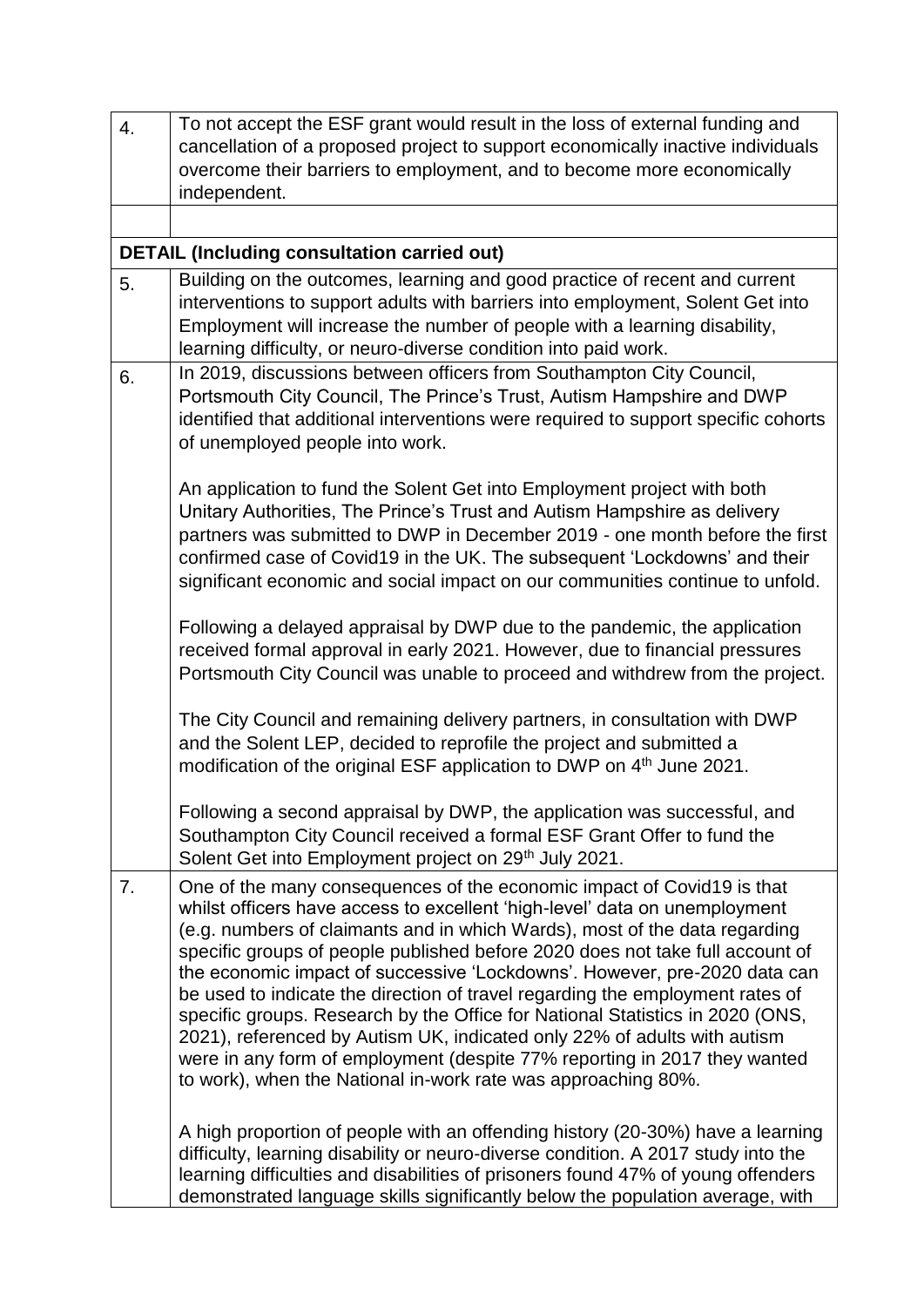|     | more than 1 in 4 identified as having a learning impairment (Hughes et al,<br>$2017$ ).                                                                                                                                                                                                                                                                                                                                                                                                                                                                                                                           |
|-----|-------------------------------------------------------------------------------------------------------------------------------------------------------------------------------------------------------------------------------------------------------------------------------------------------------------------------------------------------------------------------------------------------------------------------------------------------------------------------------------------------------------------------------------------------------------------------------------------------------------------|
|     | The Prince's Trust has worked in partnership with the Office of the Police and<br>Crime Commissioner (OPCC) delivering life skills and pre-release<br>employability programmes in HMP Winchester Young Offenders Institution<br>(YOI) since 2015. In addition, many of the young adults suffer from adverse<br>childhood experiences (ACE) that can create a range of complex needs and<br>form barriers to employment opportunities and stable accommodation.                                                                                                                                                    |
| 8.  | The Solent Get into Employment project will:                                                                                                                                                                                                                                                                                                                                                                                                                                                                                                                                                                      |
|     | Engage and support 610 economically inactive or unemployed adults with a<br>learning disability, learning difficulty and/or neuro-diverse condition and<br>whose lack of basic skills, including digital skills, or health condition create<br>barriers to education, training or effective participation and progression in<br>the labour market.                                                                                                                                                                                                                                                                |
|     | • Achieve a minimum 34% of clients into sustained employment, six months<br>after leaving provision.                                                                                                                                                                                                                                                                                                                                                                                                                                                                                                              |
|     | Engage and enable local employers to secure people with the literacy,<br>$\bullet$<br>numeracy and basic IT skills businesses will require as the economy<br>rebuilds post-Lockdown.                                                                                                                                                                                                                                                                                                                                                                                                                              |
|     | The project will target adults living within the Solent LEP geographical area,<br>including Southampton and the South Hampshire area and offer a strengths-<br>based and personalised employment support package, focused around basic<br>skills attainment, pre-employment work trials, work experience or in-work<br>placement support and employer engagement. Personalised support plans<br>and client beneficiary budgets will secure tailored solutions that meet individual<br>need and provide for equipment, training, essential clothing, and contribute<br>towards initial travel and childcare costs. |
|     | Provision will be delivered by partner agencies in the project (The Prince's Trust<br>and Autism Hampshire).                                                                                                                                                                                                                                                                                                                                                                                                                                                                                                      |
| 9.  | Activity will run for 2 years commencing September 2021 and conclude in<br>December 2023, with participation open to all residents who meet the eligibility<br>criteria (i.e. economically inactive or unemployed benefit claimants, including<br>Job Seekers' Allowance, Employment & Support Allowance, Income Support<br>or Universal Credit).                                                                                                                                                                                                                                                                 |
| 10. | The project delivery partners are Southampton City Council (Lead Applicant)<br>and The Prince's Trust, who together will employ 7.6 full-time equivalent<br>Employment Support Officers or caseworkers (4.6fte in Southampton and<br>3.0fte covering South Hampshire) and Autism Hampshire who will deliver<br>employer engagement activity.                                                                                                                                                                                                                                                                      |
|     | Delivery and project management will be ensured by the Councils'<br>Employment Support Team, which will host the 5.4fte officers required to<br>deliver the Council's part in the programme (2.4fte of which are existing<br>employees). It is proposed to recruit an additional 3fte Employment Officers                                                                                                                                                                                                                                                                                                         |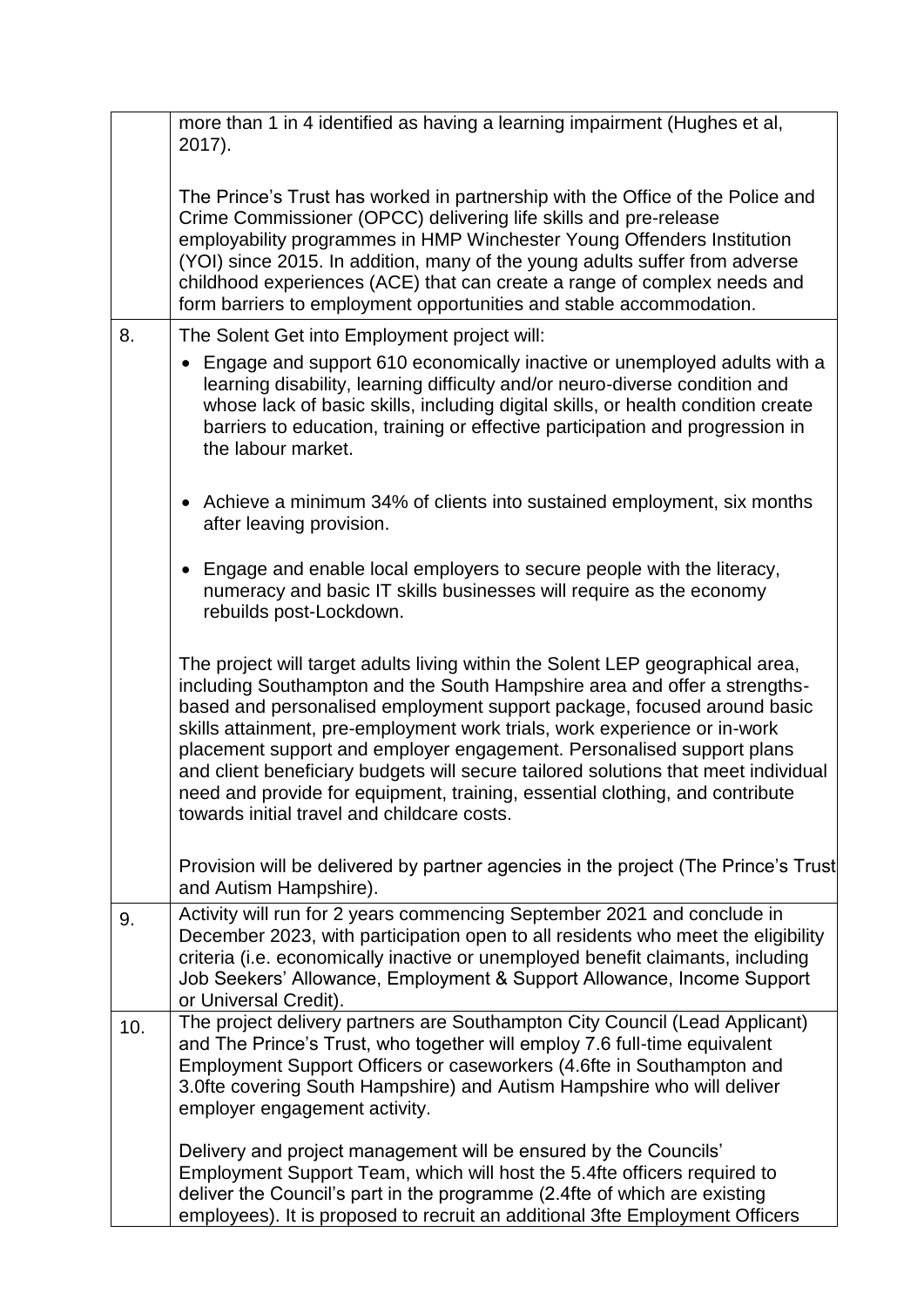|     | (Grade 8) on 24 month fixed term contracts, following the Council's standard<br>recruitment process.                                                                                                                                                                                                                                                                                                                                                                                                                                                                                                                                                                                                        |
|-----|-------------------------------------------------------------------------------------------------------------------------------------------------------------------------------------------------------------------------------------------------------------------------------------------------------------------------------------------------------------------------------------------------------------------------------------------------------------------------------------------------------------------------------------------------------------------------------------------------------------------------------------------------------------------------------------------------------------|
| 11. | Solent Get into Employment delivery involves intensive, but flexible person-<br>centred support into work, focused around basic skills attainment, pre-<br>employment work trials, work experience or in-work placement support and<br>employer engagement. Personalised support plans and client beneficiary<br>budgets will secure tailored solutions that meet individual need and provide for<br>equipment or support aids, training, essential clothing, and contribute towards<br>travel and childcare costs. Provision will be secured through external<br>procurement or joint working with local agencies, and include (where<br>appropriate):                                                     |
|     | Specialised motivational and employability training<br>$\bullet$                                                                                                                                                                                                                                                                                                                                                                                                                                                                                                                                                                                                                                            |
|     | Job coaching, job carving (identifying reasonable adjustments to role) and<br>$\bullet$<br>careers information, advice and guidance                                                                                                                                                                                                                                                                                                                                                                                                                                                                                                                                                                         |
|     | Consideration of self-employment and sole-trading as alternatives to being<br>$\bullet$<br>employed by others<br>Basic digital / IT skills<br>$\bullet$                                                                                                                                                                                                                                                                                                                                                                                                                                                                                                                                                     |
|     | Literacy and numeracy skills<br>$\bullet$                                                                                                                                                                                                                                                                                                                                                                                                                                                                                                                                                                                                                                                                   |
|     | Life skills coaching<br>$\bullet$<br>Counselling<br>$\bullet$                                                                                                                                                                                                                                                                                                                                                                                                                                                                                                                                                                                                                                               |
|     | Money management and tenancy sustainment                                                                                                                                                                                                                                                                                                                                                                                                                                                                                                                                                                                                                                                                    |
|     | Attracting and enabling local businesses to engage with Solent Get into<br>Employment is key to achieving client progression into work. Autism<br>Hampshire will work across the partnership and with Solent LEP Growth Hub<br>and Hampshire Chamber of Commerce to further develop relationships with<br>local employers. It will target businesses in appropriate sectors (e.g. retail,<br>hospitality, construction, transport and logistics) to effectively promote the<br>benefits of individual wrap-around employment support and provide bespoke<br>training and one-to-one advice and guidance sessions to facilitate successful<br>recruitment, job progression and retention of project clients. |
|     | <b>Client Journey</b>                                                                                                                                                                                                                                                                                                                                                                                                                                                                                                                                                                                                                                                                                       |
|     | Solent Get into Employment will use a 3-stage integrated delivery approach to<br>engage and support client progression into education/training, and sustained<br>employment:                                                                                                                                                                                                                                                                                                                                                                                                                                                                                                                                |
|     | Stage 1<br><b>Referral and Initial Assessment</b><br>• Social and personal development, including a personalised support plan<br>Stage 2                                                                                                                                                                                                                                                                                                                                                                                                                                                                                                                                                                    |
|     | <b>Work with Employers</b><br>Match employer need with aspirations of participants<br>$\bullet$<br><b>Work Placement</b>                                                                                                                                                                                                                                                                                                                                                                                                                                                                                                                                                                                    |
|     | Stage 3<br>Employment Support/Sustainability (Including in-work support)                                                                                                                                                                                                                                                                                                                                                                                                                                                                                                                                                                                                                                    |
|     | Solent Get into Employment activity will ensure;                                                                                                                                                                                                                                                                                                                                                                                                                                                                                                                                                                                                                                                            |
|     | Long-term engagement in the labour market.                                                                                                                                                                                                                                                                                                                                                                                                                                                                                                                                                                                                                                                                  |

- Improved employability skills.
- Enhanced employment opportunities.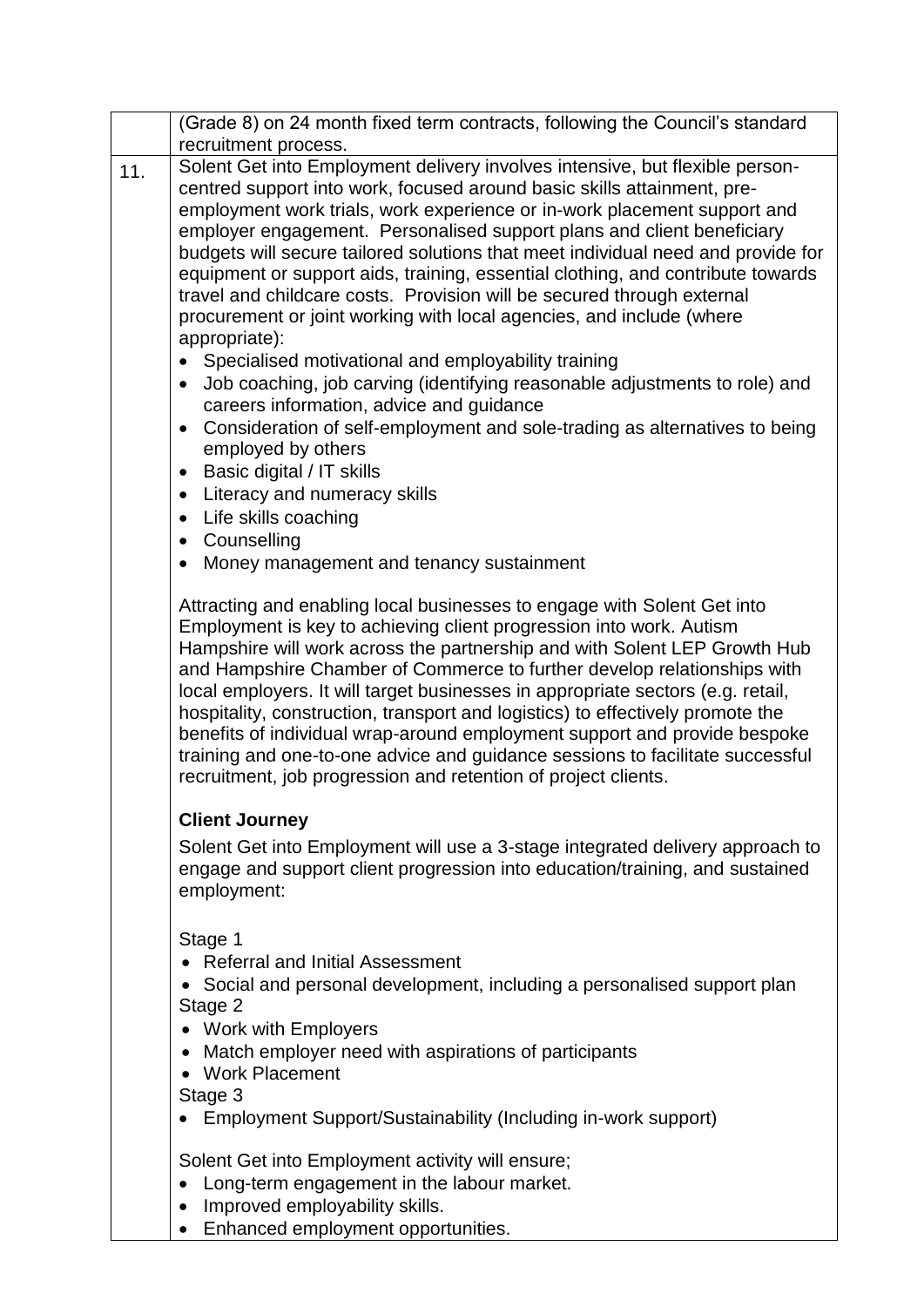|                | Improved levels of self-confidence and self-esteem.<br>$\bullet$                                                                                                                                                                                                                                                                                                                                                                                                                 |
|----------------|----------------------------------------------------------------------------------------------------------------------------------------------------------------------------------------------------------------------------------------------------------------------------------------------------------------------------------------------------------------------------------------------------------------------------------------------------------------------------------|
|                | Increased levels of motivation and self-reliance.                                                                                                                                                                                                                                                                                                                                                                                                                                |
|                | Increased level of economic independence and resilience                                                                                                                                                                                                                                                                                                                                                                                                                          |
|                | Caseworkers will work with local 3 <sup>rd</sup> Sector agencies, day service providers and<br>local home care providers, adult social care teams, commissioners, housing<br>and resettlement teams, HMP Winchester, Liaison and Diversion Services<br>(supporting offenders with mental health or learning difficulties), Forensic<br>Learning Disability Community Team and in-patient providers and Jobcentre<br>Plus (JCP) to coordinate and optimise client referral rates. |
| 12.            | A Project Steering Group chaired by Southampton City Council and                                                                                                                                                                                                                                                                                                                                                                                                                 |
|                | comprising representatives from project partner organisations and relevant                                                                                                                                                                                                                                                                                                                                                                                                       |
|                | stakeholders, including Jobcentre Plus, will assure project activity, monitor                                                                                                                                                                                                                                                                                                                                                                                                    |
|                | actions and progress, and quality assurance data. The group will meet                                                                                                                                                                                                                                                                                                                                                                                                            |
|                | quarterly and make recommendations regarding project plans, timescales,                                                                                                                                                                                                                                                                                                                                                                                                          |
|                | expenditure and allocation of resources, communication and publicity actions,                                                                                                                                                                                                                                                                                                                                                                                                    |
|                | and agree actions (corrective or otherwise) in accordance with Council policies                                                                                                                                                                                                                                                                                                                                                                                                  |
|                | and procedures, and ESF Operational Programme rules.                                                                                                                                                                                                                                                                                                                                                                                                                             |
|                |                                                                                                                                                                                                                                                                                                                                                                                                                                                                                  |
|                | <b>RESOURCE IMPLICATIONS</b>                                                                                                                                                                                                                                                                                                                                                                                                                                                     |
| <b>Revenue</b> |                                                                                                                                                                                                                                                                                                                                                                                                                                                                                  |
| 13.            | The Solent Get into Employment project will be funded by an ESF grant of                                                                                                                                                                                                                                                                                                                                                                                                         |
|                | £529,000 from the Department for Work & Pensions (DWP). Grant funding will                                                                                                                                                                                                                                                                                                                                                                                                       |
|                | be paid to the Council under section 31 of the Local Government Act 2003.                                                                                                                                                                                                                                                                                                                                                                                                        |
|                | Southampton City Council officers will coordinate and administer quarterly                                                                                                                                                                                                                                                                                                                                                                                                       |
|                | claims across the delivery partnership to secure (in arrears) payments of                                                                                                                                                                                                                                                                                                                                                                                                        |
|                | eligible defrayed expenditure from DWP. These grant payments will then be                                                                                                                                                                                                                                                                                                                                                                                                        |
|                | distributed to the relevant organisation (in arrears) once the Managing                                                                                                                                                                                                                                                                                                                                                                                                          |
|                | Authority (DWP) has made a payment to Southampton City Council acting as                                                                                                                                                                                                                                                                                                                                                                                                         |
|                | Lead Accountable Body. Any ineligible expenditure claimed will remain the                                                                                                                                                                                                                                                                                                                                                                                                        |
|                | responsibility of the organisation submitting the claim and result in a reduction                                                                                                                                                                                                                                                                                                                                                                                                |
|                | of funding to the relevant organisation, not the Lead Accountable Body.                                                                                                                                                                                                                                                                                                                                                                                                          |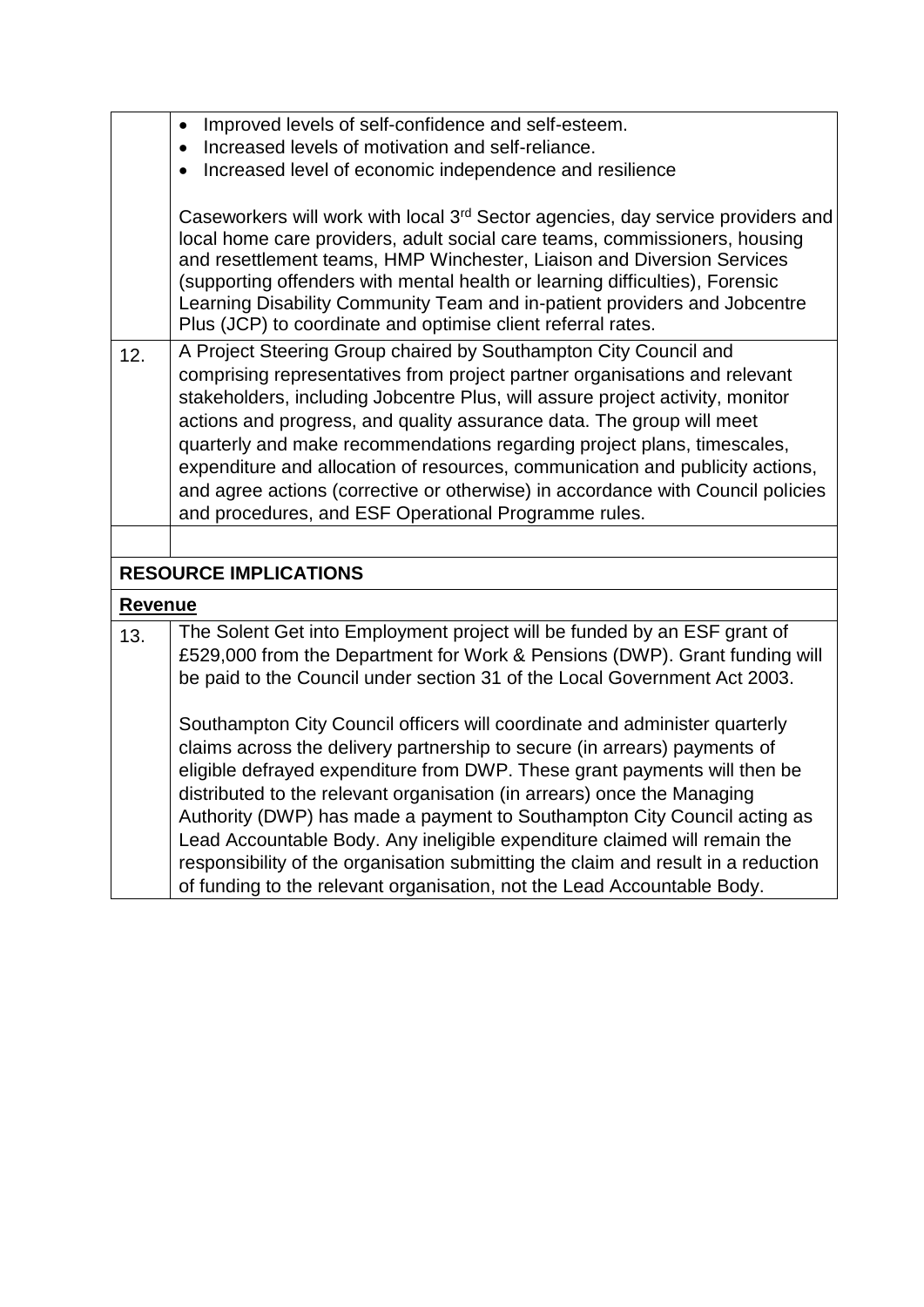14 The ESF grant represents 50% of the total project cost of £1,059,000. Southampton City Council (as Lead Partner) and all other project partners are contributing match funding in terms of staff time and cash from existing budgets over the Financial Years 2021/22, 2022/23 and 2023/24.

The SCC revenue funding 'match' of £324,000 is profiled against existing Employment Support Team budgets over 3 financial years, of which £177,000 is eligible Ministry of Housing, Communities & Local Government (MHCLG) City Deal grant funding to support unemployed residents into work, £109,000 comes from an employment and skills budget focussed on supporting people with a Learning Disability/Difficulty and £37,000 comprises legacy grant funding re-purposed to support this project.

In accordance with ESF rules, indirect costs (overheads) are calculated at 15% of staff costs.

Partner organisations (The Prince's Trust and Autism Hampshire) have confirmed their match-funding is in place.

The forecast income and expenditure is;

## **Income**

| <b>PROJECT</b><br><b>PARTNER</b>    | 2021/22<br>£000 | 2022/23<br>£000 | 2023/24<br>£000 | <b>TOTALS</b><br>£000 |
|-------------------------------------|-----------------|-----------------|-----------------|-----------------------|
| ESF grant 50%                       | 143             | 256             | 130             | 529                   |
| Southampton City<br>Council 'Match' | 87              | 157             | 80              | 324                   |
| The Prince's Trust<br>'Match'       | 41              | 73              | 37              | 151                   |
| <b>Autism Hampshire</b><br>'Match'  | 15              | 26              | 14              | 55                    |
| <b>TOTALS</b>                       | 286             | 512             | 261             | 1,059                 |

## **Expenditure**

| <b>ITEM</b>             | 2021/22<br>£000 | 2022/23<br>£000 | 2023/24<br>£000 | <b>TOTALS</b> |
|-------------------------|-----------------|-----------------|-----------------|---------------|
| Staff costs (SCC)       | 137             | 241             | 121             | 499           |
| Direct costs<br>SCC)    | 17              | 37              | 19              | 73            |
| Indirect costs 15%      |                 |                 |                 |               |
| of SCC staff costs      | 21              | 36              | 18              | 75            |
| <b>SCC Totals</b>       | 175             | 314             | 158             | 647           |
| The Prince's Trust      |                 |                 |                 |               |
| Totals                  | 82              | 145             | 74              | 301           |
| <b>Autism Hampshire</b> |                 |                 |                 |               |
| Totals                  | 29              | 53              | 29              | 111           |
| <b>TOTALS</b>           | 286             | 512             | 261             | 1,059         |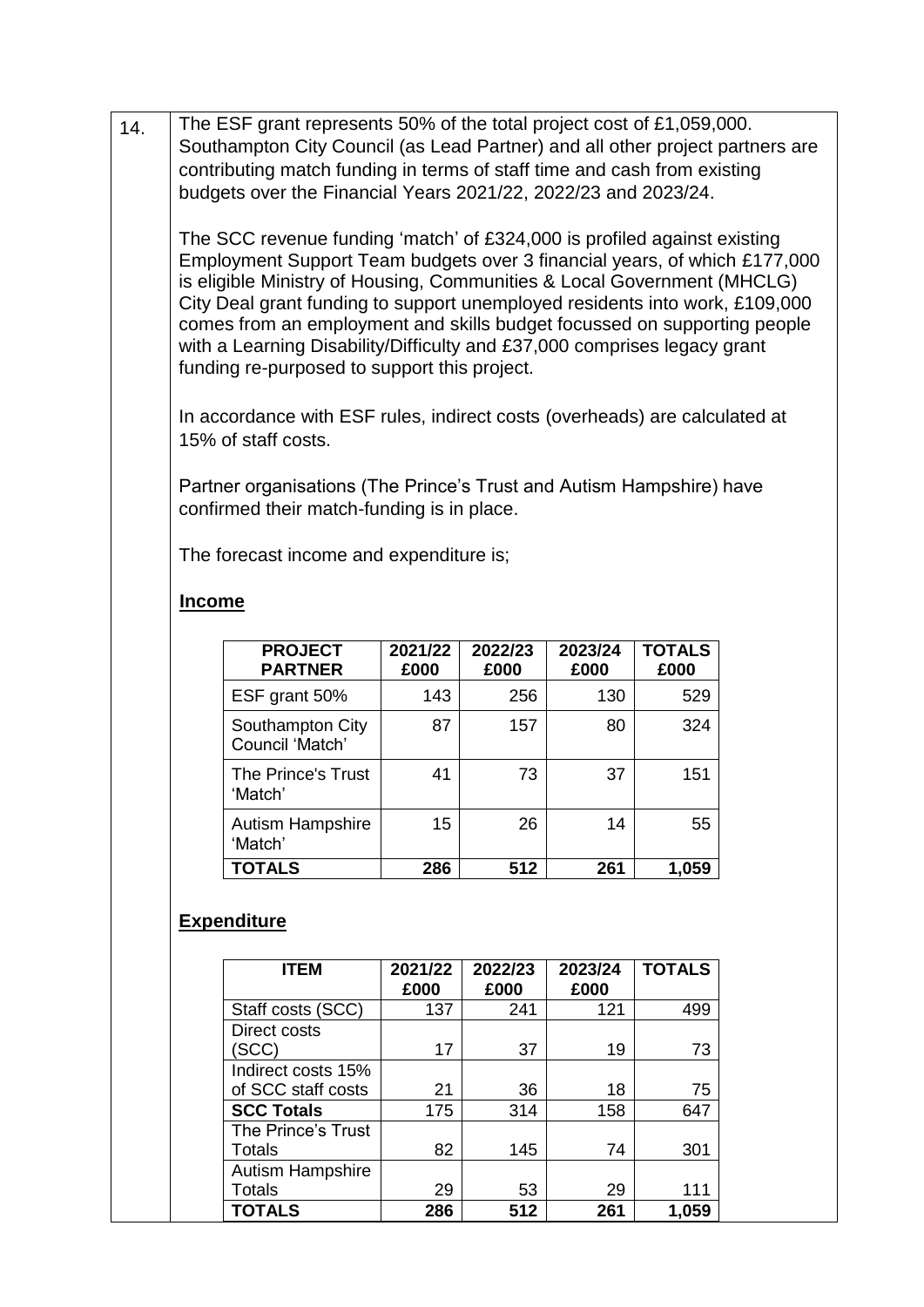|     | <b>Property/Other</b>                                                                                                                                                                                                                                                                                               |
|-----|---------------------------------------------------------------------------------------------------------------------------------------------------------------------------------------------------------------------------------------------------------------------------------------------------------------------|
| 15. | The project will not place any new demands on Council accommodation during<br>delivery or post completion.                                                                                                                                                                                                          |
|     |                                                                                                                                                                                                                                                                                                                     |
|     | <b>LEGAL IMPLICATIONS</b>                                                                                                                                                                                                                                                                                           |
|     | Statutory power to undertake proposals in the report:                                                                                                                                                                                                                                                               |
| 16. | Under section 31 of the Local Government Act 2003, a grant may be paid by a<br>Minister of the Crown to the local authority towards expenditure incurred or to<br>be incurred by it. The amount of grant, manner of payment and any such<br>conditions imposed may be determined by the person paying it.           |
|     |                                                                                                                                                                                                                                                                                                                     |
|     | <b>Other Legal Implications:</b>                                                                                                                                                                                                                                                                                    |
| 17. | These funds are targeted at supporting people in vulnerable positions in<br>society and contribute to the Council's Public Sector Equality Duty obligations<br>through;<br>Reducing the disadvantages vulnerable adults experience                                                                                  |
|     |                                                                                                                                                                                                                                                                                                                     |
|     | Better meeting the economic needs of people with protected<br>characteristics                                                                                                                                                                                                                                       |
|     | Supporting people with protected characteristics to more effectively participate<br>in economic life.                                                                                                                                                                                                               |
|     |                                                                                                                                                                                                                                                                                                                     |
|     | <b>RISK MANAGEMENT IMPLICATIONS</b>                                                                                                                                                                                                                                                                                 |
| 18. | A Risk Register will identify high, medium and low risks and dependencies to<br>ensure outputs and outcomes. Key areas include:                                                                                                                                                                                     |
|     | Performance – this will be monitored monthly and involve written monitoring<br>reports against the profile of the project. Under-performance will be managed<br>by the mechanisms set out in the Funding Agreement.                                                                                                 |
|     | Financial - The project will put in place stringent financial controls (complaint<br>with Council Financial Procedure Rules) to ensure all financial claims are for<br>eligible defrayed expenditure and backed with evidence.                                                                                      |
|     | Grant payments will be distributed to the relevant organisation (in arrears)<br>once the Managing Authority (DWP) has made a payment to the Lead<br>Accountable Body (SCC). Any ineligible expenditure claimed will become a<br>'loss' to the organisation submitting the claim – not the Lead Accountable<br>Body. |
|     | Data Management - Records will be stored in compliance with SCC records<br>retention policy and procedures and for the minimum length required by the<br>funder.                                                                                                                                                    |
|     | <b>POLICY FRAMEWORK IMPLICATIONS</b>                                                                                                                                                                                                                                                                                |